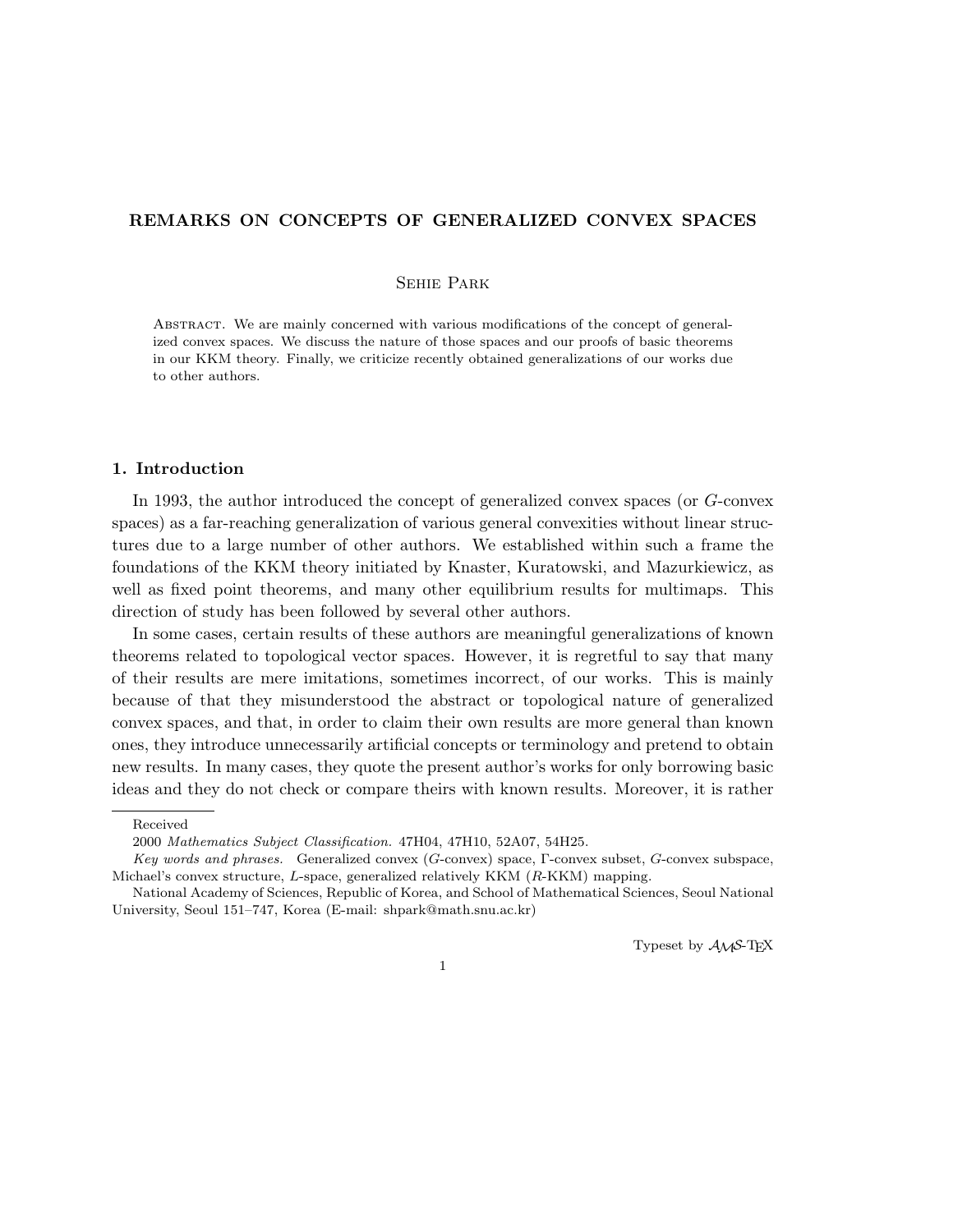surprising that they could not supply any single proper example of generalized convex spaces other than the spaces listed by the present author.

In our previous work [P7], we could destroy many of artificial terminology adopted by other authors in the KKM theory, by giving finer topology (or extensions of given topology) on the underlying space. Moreover, in a forthcoming work [P10], we showed that a number of fixed point theorems or other results related to generalized convex spaces appeared in other author's works are simple consequences of known results due to the present author.

In this paper, we are mainly concerned with the concept of generalized convex spaces. In Section 2, we discuss the nature of those spaces and, in Section 3, show that basic theorems in our KKM theory for those spaces were proved implicitly by replacing  $\Gamma_A = \Gamma(A)$  by corresponding subsets  $\phi_A(\Delta_n)$  whenever  $|A| = n + 1$ . Section 4 deals with Saveliev's example [S] of the Michael convex structure [M], which is shown to be a generalized convex space, contrary to his claim. Sections 5, 6, and 7 are devoted to discuss recent works in [SL], [DX], and [F], respectively. Those authors' claims to obtain generalizations of our works are essentially not proper.

### 2. Preliminaries

A multimap (or simply, a map)  $F: X \to Y$  is a function from a set X into the power set  $2^Y$  of Y; that is, a function with the values  $F(x) \subset Y$  for  $x \in X$  and the fibers  $F^-(y) := \{x \in X \mid y \in F(x)\}$  for  $y \in Y$ . For  $A \subset X$ , let  $F(A) := \bigcup \{F(x) \mid x \in A\}$ ; and for any  $B \in Y$ ,  $F^{-}(B) := \{x \in X \mid F(x) \cap B \neq \emptyset\}$ . Throughout this paper, we assume that multimaps have nonempty values otherwise explicitly stated or obvious from the context.

Let  $\langle D \rangle$  denote the set of all nonempty finite subsets of a set D.

A generalized convex space or a  $G$ -convex space  $(X, D; \Gamma)$  consists of a topological space X, a nonempty set D, and a multimap  $\Gamma : \langle D \rangle \to X$  such that for each  $A \in \langle D \rangle$  with its cardinality  $|A| = n + 1$ , there exists a continuous function  $\phi_A : \Delta_n \to \Gamma_A = \Gamma(A)$  such that  $J \in \langle A \rangle$  implies  $\phi_A(\Delta_J) \subset \Gamma_J = \Gamma(J)$ .

Note that  $\Delta_n$  is an *n*-simplex with vertices  $v_0, v_1, \cdots, v_n$ , and  $\Delta_j$  the face of  $\Delta_n$ corresponding to  $J \in \langle A \rangle$ ; that is, if  $A = \{a_0, a_1, \dots, a_n\}$  and  $J = \{a_{i_0}, a_{i_1}, \dots, a_{i_k}\}\subset$ A, then  $\Delta_J = \text{co}\{v_{i_0}, v_{i_1}, \dots, v_{i_k}\}.$ 

In case to emphasize  $X \supset D$ ,  $(X, D; \Gamma)$  will be denoted by  $(X \supset D; \Gamma)$ ; and if  $X = D$ , then  $(X \supset X; \Gamma)$  by  $(X; \Gamma)$ .

For a G-convex space  $(X \supset D; \Gamma)$ , a subset  $Y \subset X$  is said to be  $\Gamma$ -convex if for each  $N \in \langle D \rangle$ ,  $N \subset Y$  implies  $\Gamma_N \subset Y$  (or  $\phi_N(\Delta_{|N|-1}) \subset Y$ , if you prefer).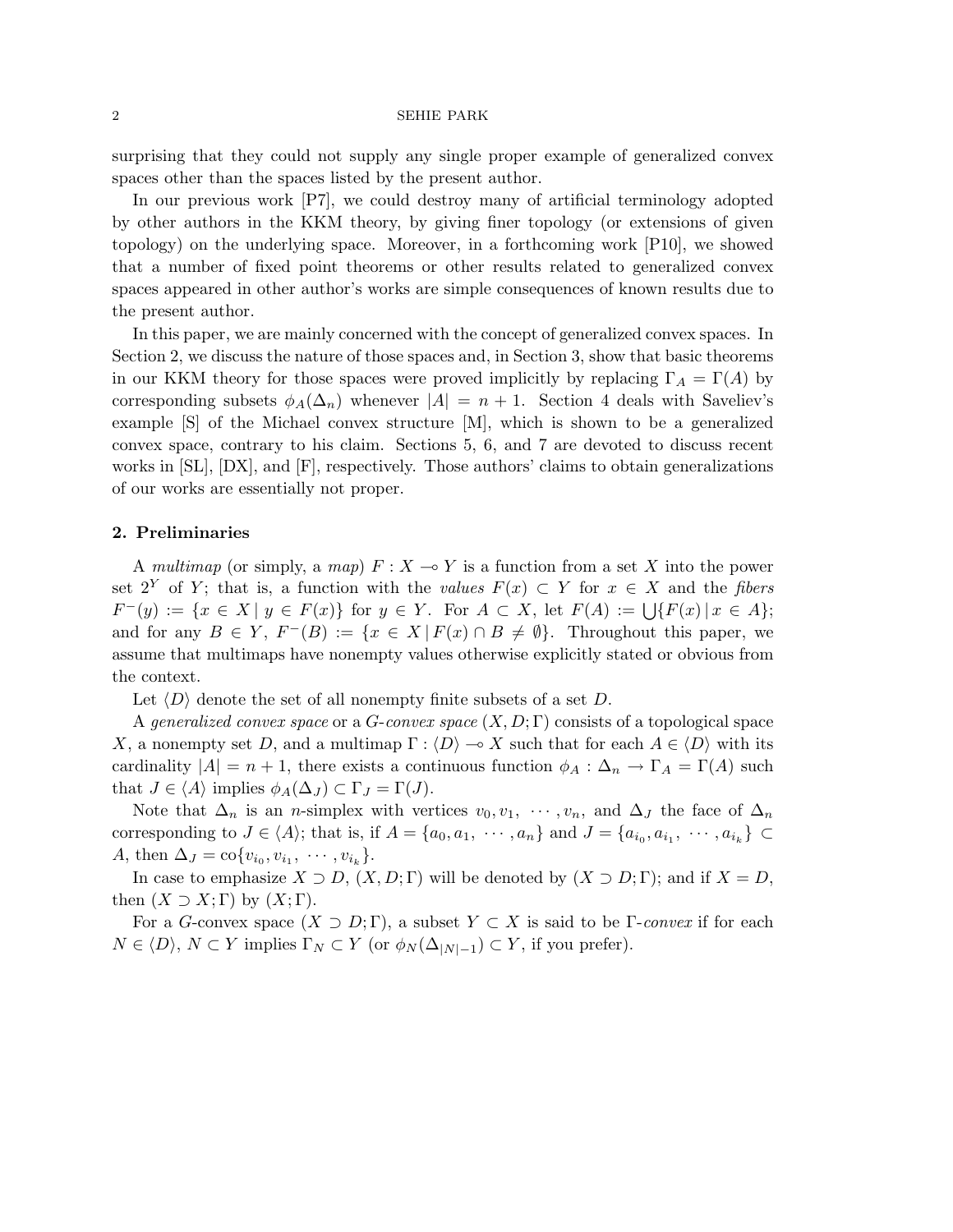Examples of G-convex spaces can be found in [P3,5,6,9, PK1] and references therein.

Now, we discuss on the nature of generalized convex spaces, and, more precisely, we give remarks on the relation  $\phi_A(\Delta_J) \subset \Gamma_J = \Gamma(J)$  in the concept of generalized convex spaces as follows:

(I) It should be noted that  $\phi_A$  depends on  $A \in \langle D \rangle$ . Hence, for example, for any A, J in  $\langle D \rangle$ , if  $A \supset J$  as above,  $\phi_A|_{\Delta_J} : \Delta_J \to \Gamma(J)$  might be different from  $\phi_J : \Delta_k \to \Gamma(J)$ . In case when the family  $\{\phi_A\}_{A\in \langle D\rangle}$  can be so chosen that for any  $A \supset J$  as above, we have  $\overline{\phantom{a}}$  $\mathbf{r}$  $\overline{\phantom{a}}$  $\mathbf{r}$ 

$$
\phi_A\left(\sum_{j=0}^k \lambda_j v_{i_j}\right) = \phi_J\left(\sum_{j=0}^k \lambda_j v_j\right) \text{ for any } \lambda_j \ge 0, \sum_{j=0}^k \lambda_j = 1,
$$

then we can put  $\Gamma(A) = \phi_A(\Delta_n)$  for all  $A \in \langle D \rangle$ .

We give some examples of Case (I) as follows; see [PK1, P6].

(1) For any convex subset  $X$  of a t.v.s., Lassonde's convex space  $X$ , and Park's convex space  $(X, D)$ , it is assumed that

$$
\Gamma(A) = \text{co } A :=
$$
 (the convex hull of A)

for all  $A \in \langle X \rangle$  or  $A \in \langle D \rangle$ . If  $|A| = n + 1$ , there exists a continuous function  $\phi_A : \Delta_n \to \Delta_n$ co A such that  $\Gamma_A = \text{co } A = \phi_A(\Delta_n)$  and  $\phi_A(\Delta_J) = \Gamma_J = \Gamma(J)$  for  $J \in \langle A \rangle$ .

(2) Similarly, the following type of G-convex spaces are defined, from the beginning, to satisfy as above as in (I): Komiya's convex space, Bielawski's simplicial convexity (which includes Michael's convex structure), Joó's pseudoconvexity, Kulpa's simplicial space,  $P_{1,1}$ -space of Forgo and Joó, and Llinares' MC-space.

(3) If D is finite in a G-convex pace  $(X, D; \Gamma)$ , then, by defining

$$
\Gamma'(A) := \phi_D(\Delta_A) \subset \Gamma(A) \quad \text{for all} \quad A \in \langle D \rangle,
$$

 $(X, D; \Gamma')$  becomes a new G-convex space satisfying the requirements of (I).

(II) Horvath's c-space or H-space  $(X; F)$  is a very unique G-convex space having a large number of examples where  $F(A)$  is contractible (or more generally,  $\omega$ -connected) for  $A \in \langle X \rangle$ ; for the literature, see [PK1, P6] and references therein. Moreover, Park's Hspace  $(X, D; F)$ , any homeomorphic image of a convex space, and any continuous image of a c-space are  $G$ -convex spaces. For such a  $H$ -space we have

$$
\phi_A(\Delta_J) \subset F_J = F(J) \quad \text{for} \quad J \in \langle A \rangle
$$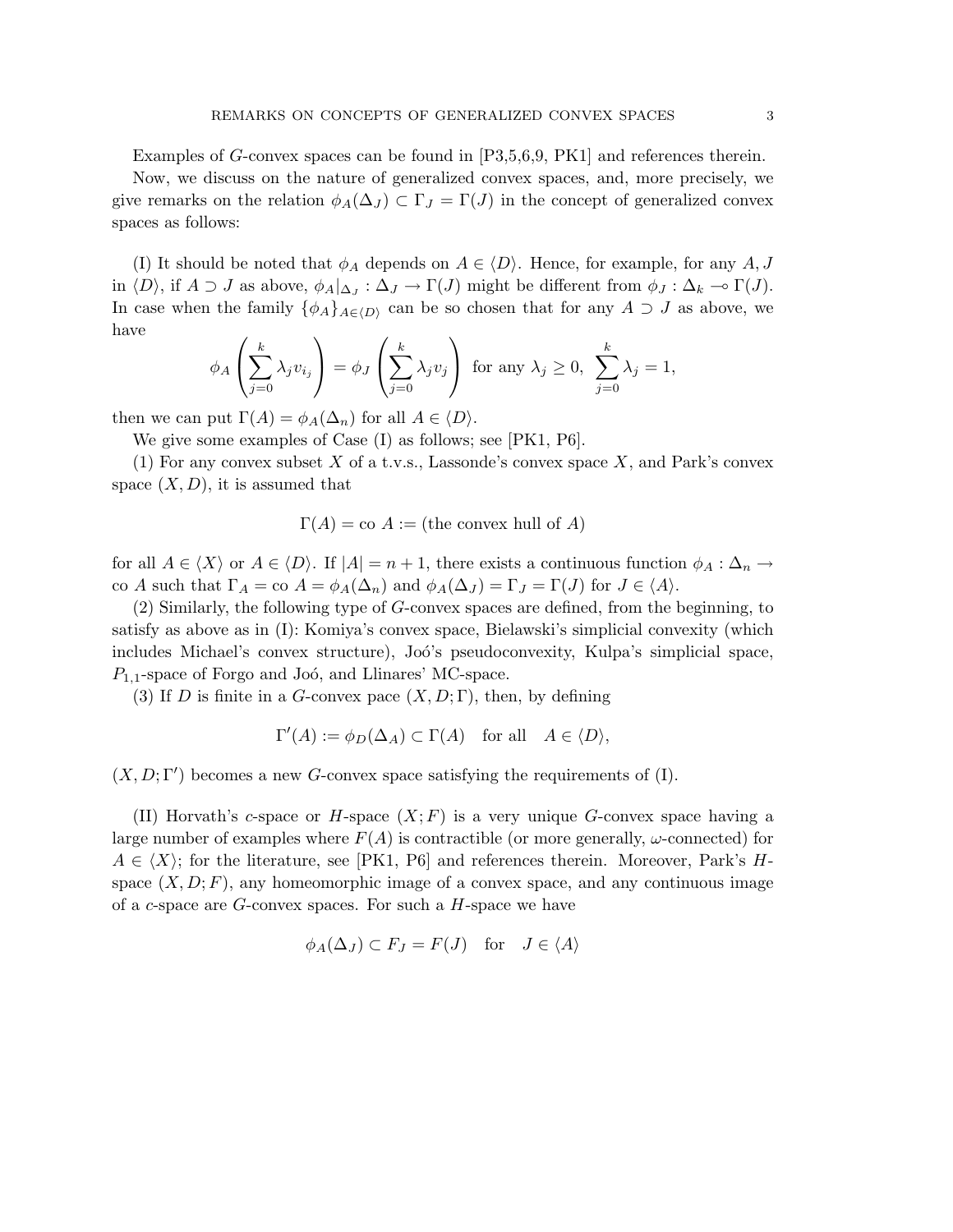and  $\phi_A(\Delta_J) \neq F(J)$  in general, since any continuous image of a simplex is not necessarily contractible (nor  $\omega$ -connected). However, for any H-space  $(X, D; F)$  and any  $N \in \langle D \rangle$ , we have a new G-convex space  $(X, N; \Gamma)$  defined by

$$
\Gamma_J = \Gamma(J) := \phi_N(\Delta_J) \subset F(J) \quad \text{for each} \quad J \in \langle N \rangle.
$$

(III) We should recognize that, in the KKM theory of G-convex spaces, every argument is related to the finite intersection property of functional values of KKM maps, in other words, related to some  $N \in \langle D \rangle$ , in  $(X, D; \Gamma)$ . Therefore, the argument can be switched to the one for  $(X, N; \Gamma')$  where

$$
\Gamma'_J = \Gamma'(J) := \phi_N(\Delta_J) \subset \Gamma_J \quad \text{for all} \quad J \in \langle N \rangle.
$$

Recently, there have appeared some authors who tried to rewrite our works on G-convex spaces by replacing  $\Gamma(A)$  by  $\phi_A(\Delta_n)$  everywhere and claimed to obtain generalizations.

We will give more details in Sections 3 and 5–7.

## 3. Basic theorems in KKM theory

In our KKM theory on generalized convex spaces, there exist some basic theorems from which we can deduce several equivalent formulations that can be used to applications. In this section, we show that such basic theorems were proved implicitly by replacing  $\Gamma_A = \Gamma(A)$  by corresponding subsets  $\phi_A(\Delta_n)$  whenever  $|A| = n + 1$ .

For a G-convex space  $(X, D; \Gamma)$ , a multimap  $F: D \to X$  is called a KKM map if, for each  $N \in \langle D \rangle$ , we have

$$
\Gamma_N \subset F(N).
$$

The following is our basic KKM theorem for G-convex spaces [P5, PL]:

**Theorem A.** Let  $(X, D; \Gamma)$  be a G-convex space and  $F: D \to X$  a multimap such that

- (1)  $F$  has closed [resp. open] values; and
- $(2)$  F is a KKM map.

Then  ${F(z)}_{z\in D}$  has the finite intersection property. Furthermore, if

(3)  $\bigcap_{z \in M} \overline{F(z)}$  is compact for some  $M \in \langle D \rangle$ ,

then we have

$$
\bigcap_{z \in D} \overline{F(z)} \neq \emptyset.
$$

It is clear that Theorem A is equivalent to the following: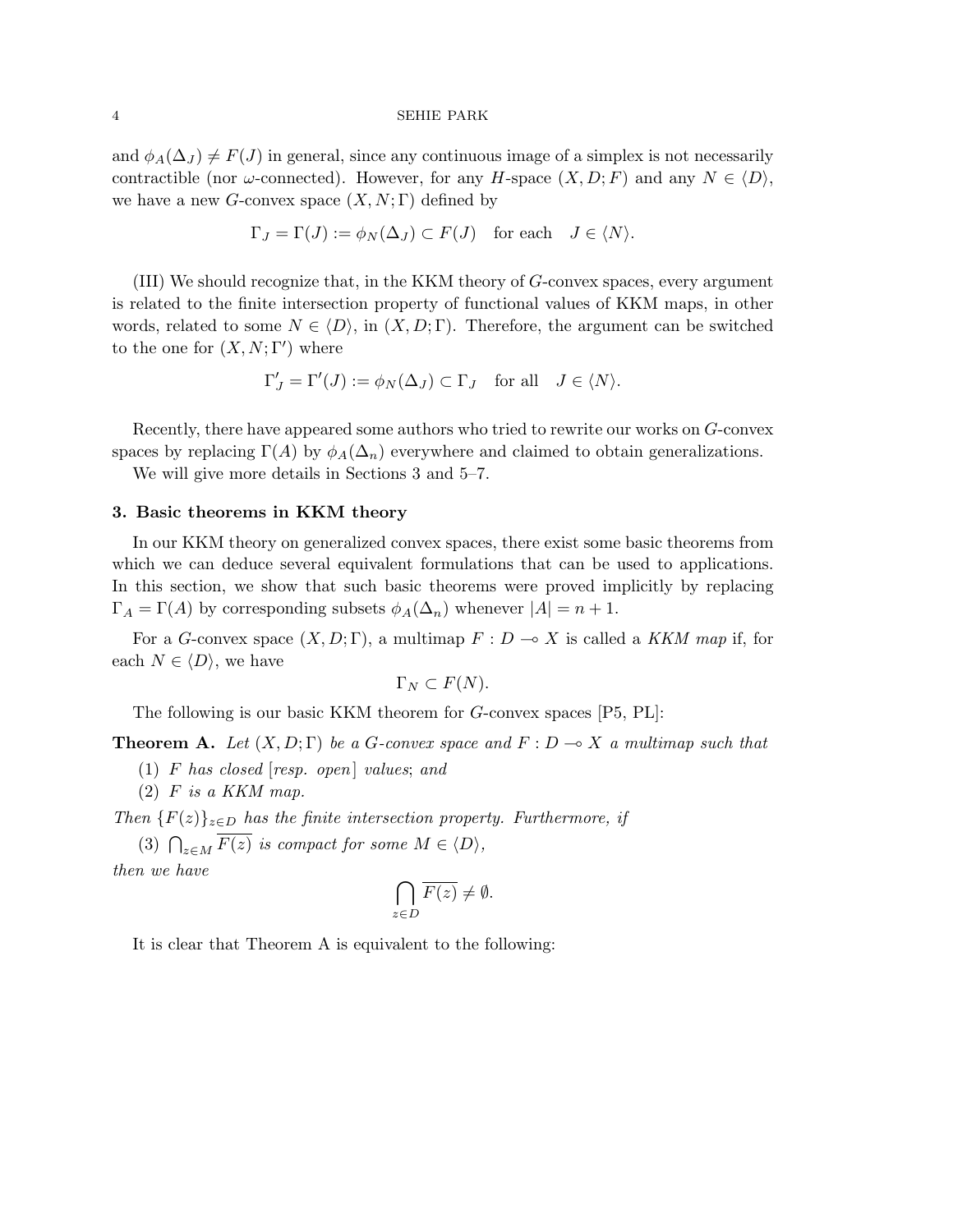**Theorem A'.** Let  $(X, N; \Gamma)$  be a G-convex space with  $|N| = n + 1$  and  $F: N \to X$  a multimap such that

- (1) F has closed  $[resp. open]$  values; and
- $(2)$  F is a KKM map.

Then we have  $\bigcap_{z \in N} F(z) \neq \emptyset$ .

In fact, we can put  $\Gamma_J = \phi_N(\Delta_J)$  for each  $J \in \langle N \rangle$ , and F is KKM means  $\phi_N(\Delta_J) \subset$  $F(J)$  for each  $J \in \langle N \rangle$ .

Moreover, replacing X by  $\phi_N(\Delta_n)$  and F by  $F': N \to \phi_N(\Delta_n)$  defined by  $F'(z) :=$  $F(z) \cap \phi_N(\Delta_n)$ , we have the conclusion

$$
\bigcap_{z \in N} F'(z) = \bigcap_{z \in N} F(z) \cap \phi_N(\Delta_n) = \phi_N(\Delta_n) \cap \bigcap_{z \in N} F(z) \neq \emptyset.
$$

In our previous work [P5], Theorem A is used to obtain more than 17 equivalent formulations [P5, Theorems 1-17 and Corollaries] which consist of elements of KKM theory, fixed point theory, equilibria theory, and others. Note that, in proofs of each formulations, we used certain " $\Gamma_J$ -argument" except in Theorem A [P5, Theorem 1] for which we used " $\phi_N(\Delta_J)$ -argument."

From Theorem A, we have the following Fan-Browder type fixed point theorem:

**Theorem B.** Let  $(X, N; \Gamma)$  be a G-convex space, N a finite set, and  $S : N \to X$ ,  $T : X \longrightarrow X$  two maps satisfying

- (1) for each  $z \in N$ ,  $S(z)$  is open [resp. closed];
- (2) for each  $y \in X$ ,  $J \in \langle S^-(y) \rangle$  implies  $\Gamma_J \subset T^-(y)$ ; and
- (3)  $X = S(N)$ .

Then T has a fixed point  $x_0 \in X$ ; that is,  $x_0 \in T(x_0)$ .

In view of Theorem A',  $\Gamma_J$  in Theorem B can be replaced by  $\phi_N(\Delta_J)$  without affecting its conclusion.

Theorem B is essentially obtained early in 1997 [P2] and applied in [P8] to various forms of the Fan–Browder theorem, the Ky Fan intersection theorem, and the Nash equilibrium theorem for G-convex spaces.

From Theorem B, we deduced the following result [P8]: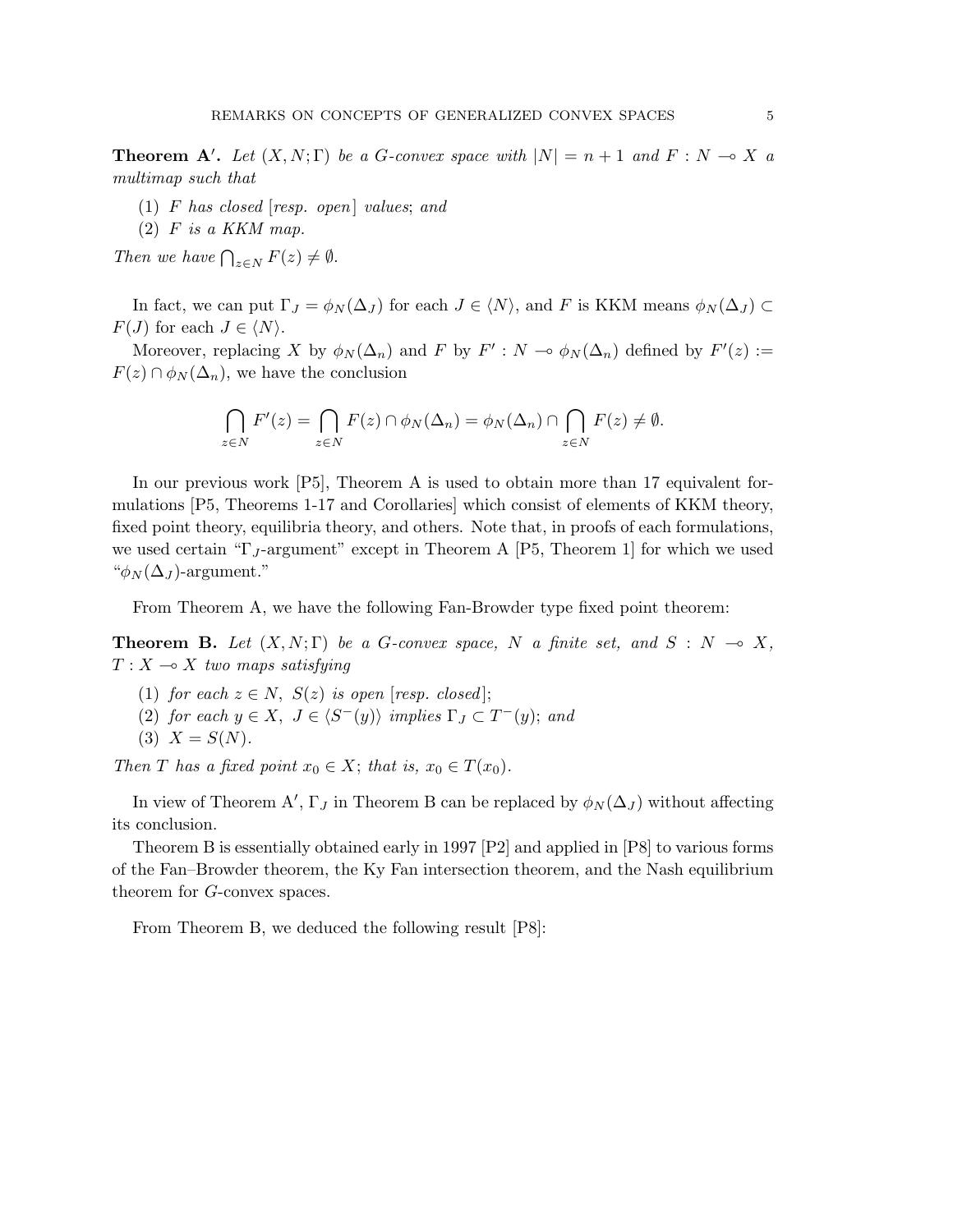**Theorem B'.** Let  $(X \supset N; \Gamma)$  be a G-convex space,  $N = \{z_i\}_{i=0}^n$ , and  $A: X \to X$  a multimap such that  $A(x)$  is  $\Gamma$ -convex for each  $x \in X$ . If there exist nonempty open [resp. closed] subsets  $G_i \subset A^-(z_i)$  for each  $i = 0, 1, 2, \cdots, n$  such that  $X = \bigcup_{i=1}^n X_i$  $\sum_{i=0}^n G_i$ , then A has a fixed point.

For a G-convex space  $(X \supset D; \Gamma)$ , a subset Y of X is called a G-convex subspace of  $(X \supset D; \Gamma)$  if  $(Y, Y \cap D; \Gamma')$  is a G-convex space where  $\Gamma'_A := \Gamma_A \cap Y$  for  $A \in \langle Y \cap D \rangle$ . Note that for a G-convex space  $(X; \Gamma)$ , any nonempty  $\Gamma$ -convex subset of X is a G-convex subspace.

The following in  $[ P7 ]$  is now a simple consequence of Theorem  $B'$ :

**Theorem C.** Let  $(X \supset D; \Gamma)$  be a G-convex space, K a nonempty subset of X, and  $S : X \longrightarrow D, T : X \longrightarrow X$  multimaps. Suppose that

- (1) for each  $x \in X$ ,  $J \in \langle S(x) \rangle$  implies  $\Gamma_J \subset T(x)$ ;
- (2)  $K \subset \bigcup \{ \text{Int } S^{-}(z) \mid z \in N \}$  for some  $N \in \langle D \rangle$ ; and
- (3) there exists a G-convex subspace  $L_N$  of X containing N such that

$$
L_N \backslash K \subset \bigcup \{ \text{Int } S^-(z) \mid z \in M \}
$$

for some  $M \in \langle L_N \cap D \rangle$ .

Then T has a fixed point in  $L_N$ .

Note that, replacing X, N, A,  $G_i$  in Theorem B' by  $L_N$ ,  $M \cup N$ , T, Int  $S^-(z_i)$ , respectively, we obtain Theorem C. Note also that  $\Gamma_J$  in Theorem C can be replaced by  $\phi_{M\cup N}(\Delta_J)$  without affecting its conclusion.

The following particular form of Theorem C is essentially known in 1996 [PK1]:

**Theorem C'.** Let  $(X \supset D; \Gamma)$  be a G-convex space, K a nonempty compact subset of X, and  $S : X \to D$ ,  $T : X \to X$  multimaps. Suppose that

- (1) for each  $x \in X$ ,  $J \in \langle S(x) \rangle$  implies  $\Gamma_J \subset T(x)$ ;
- (2)  $K \subset \bigcup \{ \text{Int } S^{-}(z) \mid z \in D \};$  and
- (3) for each  $N \in \langle D \rangle$ , there exists a compact G-convex subspace  $L_N$  of X containing N such that  $\overline{a}$

$$
L_N \backslash K \subset \bigcup \{ \text{Int } S^-(z) \mid z \in L_N \cap D \}.
$$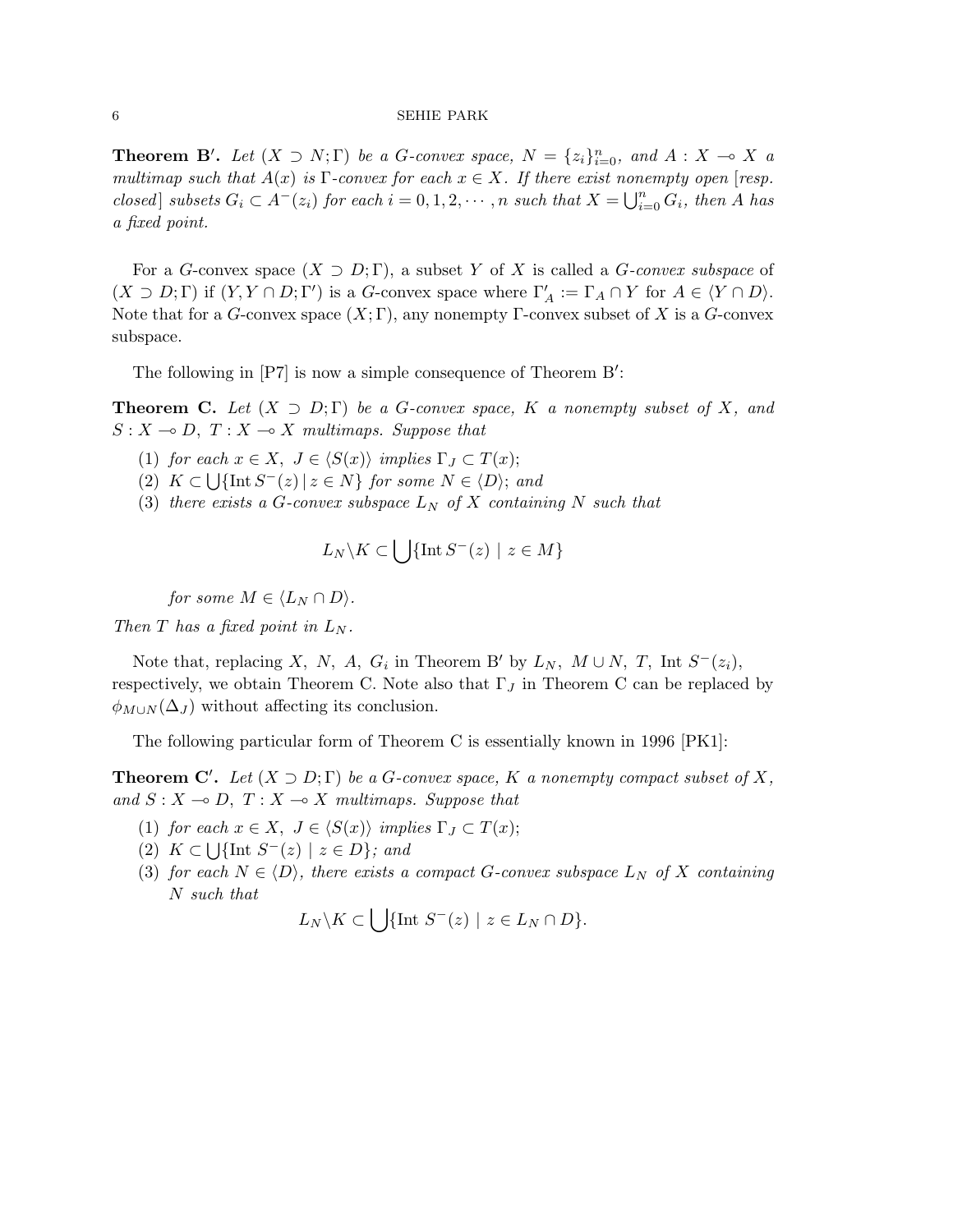Then T has a fixed point.

Recall that Theorem  $C'$  contains a large number of particular forms due to other authors and has been a main target of a large number of fake generalizations or imitations due to other authors.

The following was the basis of our theory in [PK1,2]:

**Theorem D.** Let  $(X, D; \Gamma)$  be a G-convex space, Y a Hausdorff space, S : D  $\rightarrow$  Y,  $T: X \longrightarrow Y$  maps, and  $F \in \mathfrak{A}_{c}^{\kappa}(X, Y)$ . Suppose that

- (1) for each  $x \in D$ ,  $S(x)$  is compactly open in Y;
- (2) for each  $y \in F(X)$ ,  $J \in \langle S^-(y) \rangle$  implies  $\Gamma_J \subset T^-(y)$ ;
- (3) there exists a nonempty compact subset K of Y such that  $\overline{F(X)} \cap K \subset S(D)$ ; and (4) either
- (i)  $Y \backslash K \subset S(M)$  for some  $M \in \langle D \rangle$ ; or
- (ii)  $X \supset D$  and for each  $N \in \langle D \rangle$ , there exists a compact G-convex subspace  $L_N$  of X containing N such that  $F(L_N) \backslash K \subset S(L_N \cap D)$ .

Then there exists an  $\overline{x} \in X$  such that  $F(\overline{x}) \cap T(\overline{x}) \neq \emptyset$ .

Here  $\mathfrak{A}_{c}^{\kappa}$  denotes the admissible class of multimaps due to Park [P1, PK1,2], and if  $F$  is single-valued, then Y is not necessarily Hausdorff in Theorem D. Note that, by closely examining the proof of Theorem D, we notice that, certain  $\Gamma_J$  in that proof can be replaced by  $\phi_A(\Delta_J)$  with respect to some  $A \in \langle D \rangle$ . Moreover, in [PK2], there have appeared nine equivalent formulations of Theorem D [PK1,2, Theorem 1] which would be the basis of other applications.

Note that 'compactly open' in Theorem 5 can be replaced simply by 'open', by adopting the compactly generated extension of the original topology on Y .

In [PK2, p.556], the following was essentially given:

**Corollary.** Let  $(X, N; \Gamma)$  be a G-convex space, N a finite set, Y a Hausdorff space,  $F \in \mathfrak{A}_{c}^{\kappa}(X, Y)$ , and  $H : N \to Y$  such that, for any  $J \in \langle N \rangle$ ,  $F(\Gamma_J) \subset H(J)$ . Then we have  $\sim$  $\sim$ 

$$
\bigcap_{z \in N} \overline{H(z)} \neq \emptyset \quad [or \ \phi_N(\Delta_n) \cap \bigcap_{z \in N} \overline{H(z)} \neq \emptyset].
$$

The above corollary was the origin of considering the so-called KKM class  $\mathfrak{K}(X, Y)$  of multimaps.

Theorem D can be simplified and generalized as follows [P8,9, PK3]: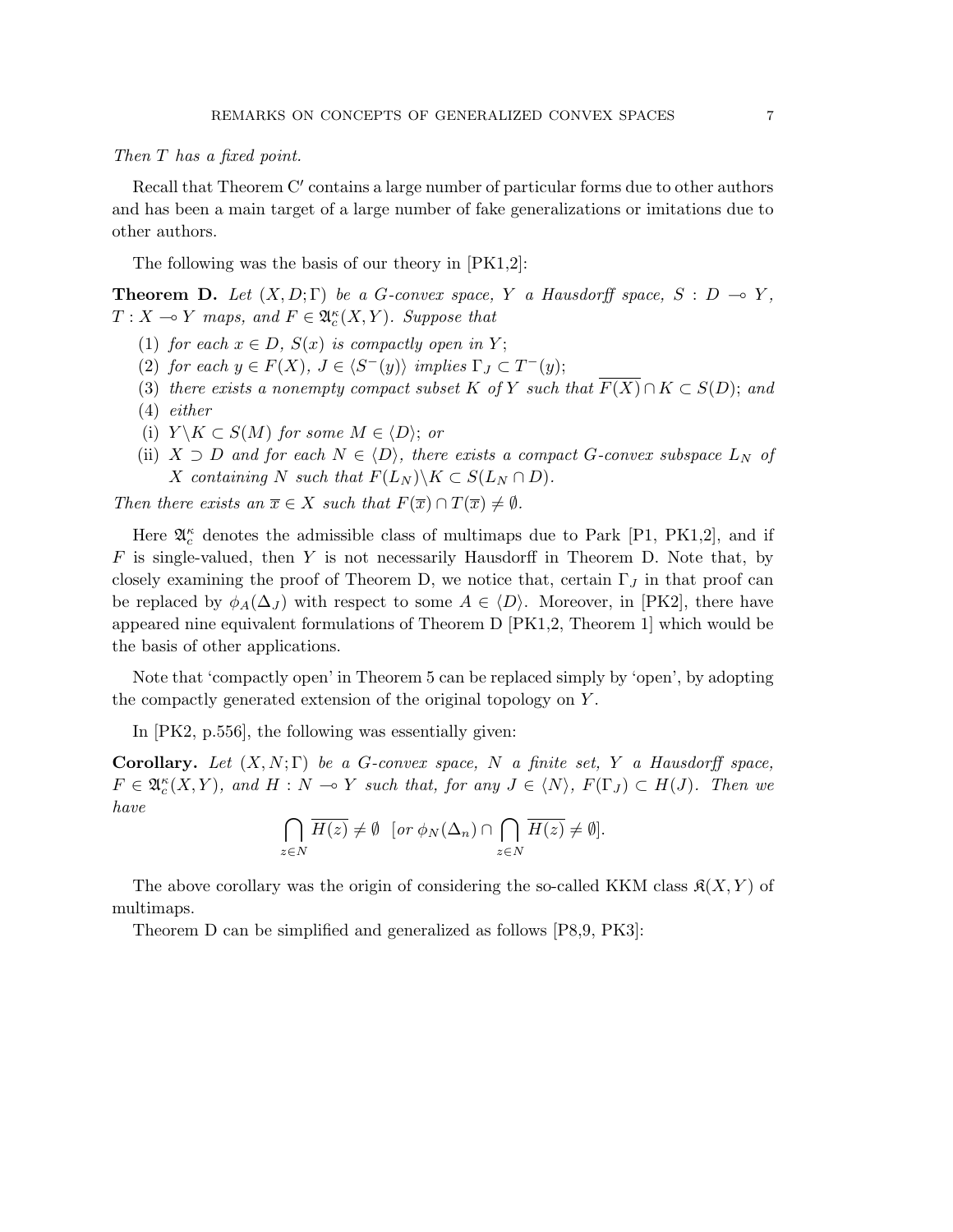**Theorem D'.** Let  $(X, N; \Gamma)$  be a G-convex space, N finite, Y a Hausdorff space, S :  $N \multimap Y, T : X \multimap Y, \text{ and } F \in \mathfrak{A}_{c}^{\kappa}(X, Y).$  Suppose that

- (1) S has open  $[resp. closed]$  values;
- (2) for each  $y \in F(X)$ ,  $J \in \langle S^-(y) \rangle$  implies  $\Gamma_J \subset T^-(y)$ ; and
- (3)  $Y = S(N)$ .

Then there is a point  $x_* \in X$  such that  $F(x_*) \cap T(x_*) \neq \emptyset$ .

A form of Theorem D' was obtained for  $F \in \mathfrak{K}(X,Y)$  and  $Y = \overline{F(X)}$  when S has open values: see [P8].

Now the readers are sure to replace  $\Gamma_J$  by  $\phi_N(\Delta_J)$  for each  $J \in \langle N \rangle$ , and that such replacements do not mean any generalizations. So our theory on generalized convex spaces is still firmly standing.

### 4. On the Michael convex structure

In a sequence of the author's works on generalized convex spaces, as an example of them, we listed a metric space with the Michael convex structure [M].

However, in a recent work, Saveliev [S] argued against that the Michael convex structures are generalized convex spaces. But we show that his counter-example is just a trivial Michael convex structure and so a generalized convex space.

The Michael convex structure [M] is given as follows:

If Y is any set, and  $i \leq n$ , then  $\partial_i : Y^{n+1} \to Y^n$  is defined by

$$
\partial_i(x_0,\ldots,x_n)=(x_0,\ldots,x_{i-1},x_{i+1},\ldots,x_n).
$$

A convex structure on a metric space Y with metric  $\rho$  assigns each non-negative integer *n* to a subset  $M_n$  of  $Y^{n+1}$  and a function  $k_n : M_n \times \Delta_n \to Y$  such that

- (1) if  $x \in M_0$ , then  $k_0(x, 1) = x$ ;
- (2) if  $x \in M_n$   $(n \ge 1)$  and  $i \le n$ , then  $\partial_i x \in M_{n-1}$  and, for any  $t \in \Delta_n$  with  $t_i = 0$ ,  $k_n(x,t) = k_{n-1}(\partial_i x, \partial_i t);$
- (3) if  $x \in M_n$   $(n \ge 1)$  with  $x_i = x_{i+1}$  for some  $i < n$ , and if  $t \in \Delta_n$ , then  $k_n(x,t) =$  $k_{n-1}(\partial_i x, t^*)$ , where  $t^* = (t_0, \ldots, t_{i-1}, t_i + t_{i+1}, t_{i+2}, \ldots, t_n);$
- (4) if  $x \in M_n$ , then the function  $t \mapsto k_n(x, t)$ , from  $\Delta_n$  to Y, is continuous; and
- (5) for all  $\epsilon > 0$  there exists a neighborhood  $V_{\epsilon}$  of the diagonal in  $Y \times Y$  such that, for all *n* and all  $x, y \in M_n$ ,  $(x_i, y_i) \in V_\epsilon$  for  $i = 0, \ldots, n$  implies  $\rho(k_n(x, t), k_n(y, t)) < \epsilon$ for all  $t \in \Delta_n$ .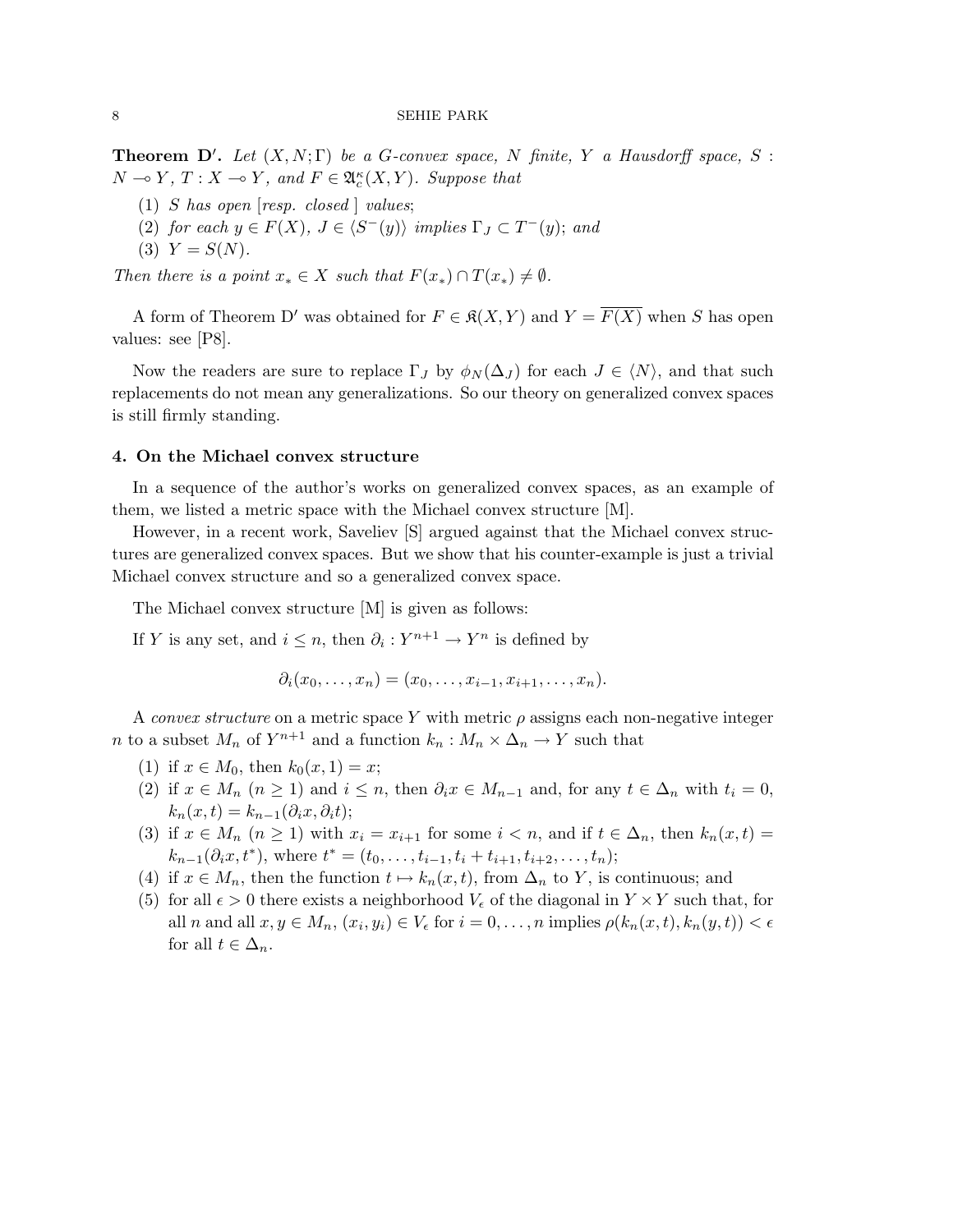For a subset S of a space Y with convex structure is *admissible* if  $S^{n+1} \subset M_n$  for all nonnegative integer n. If S is admissible, then the *convex hull* of S, denoted by  $conv(S)$ , is

$$
\{k_n(x,t)|\,x\in S^{n+1},\ t\in\Delta_n,\ n=0,1,2,\dots\}.
$$

Saveliev claimed that the following example has a nontrivial Michael convex structure:

$$
Y = M_0 = \{0, 1\} \subset \mathbf{R}, M_n = \emptyset \text{ for } n \ge 1, k_0(x, t) = x \text{ for all } x \in Y, t \in [0, 1].
$$
  
It is obvious that  $k_n(x, t) = \emptyset$  for all  $x \in Y, t \in [0, 1]$  and  $n \ge 1$ .

But in this example, there is no admissible set in Y except  $\emptyset$ . Hence it only has a trivial Michael convex structure.

By putting  $\Gamma_A = \text{co } A$  for all  $A \in \langle Y \rangle$  satisfying  $A^{n+1} \subset M_n$  for all  $n \in \mathbb{N} \cup \{0\}$ (or  $n + 1 \leq |A|$ ), a metric space Y with the convex structure becomes a G-convex space  $(Y; \Gamma)$ .

Recall that the Michael convex structure was shown by Bielawski to be his simplicial convexity, which is an example of a G-convex space; see [PK1].

### 5. On the L-spaces

At first, we assumed an additional condition that

(\*) for each  $A, B \in \langle D \rangle$ ,  $A \subset B$  implies  $\Gamma_A \subset \Gamma_B$ 

in the definition of our generalized convex spaces. This monotonicity was removed since 1998. However, until now, no one showed any example of a G-convex space which does not satisfy  $(*).$ 

In the same year, Ben-El-Mechaiekh et al. [BC] defined an  $L$ -space  $(E, \Gamma)$ , which is a particular form of our G-convex space  $(X, D; \Gamma)$  [without assuming (\*)] for the case  $E = X = D$ . The authors of [BC] incorrectly claimed that their class of L-spaces contains our class of G-convex spaces. This is followed by [D1,2], which contain a number of particular results (with certain defects) of known ones.

In 2003, the authors of [SL] considered the same particular form of our G-convex spaces as follows (where  $\mathfrak{F}(X) = \langle X \rangle$ ):

**Definition 1.** [SL] Let X be a topological space, X has an L-structure if there exists a non-empty valued correspondence  $\Psi : \mathfrak{F}(X) \to X$  and for all  $B \in \mathfrak{F}(X)$ , namely  $B =$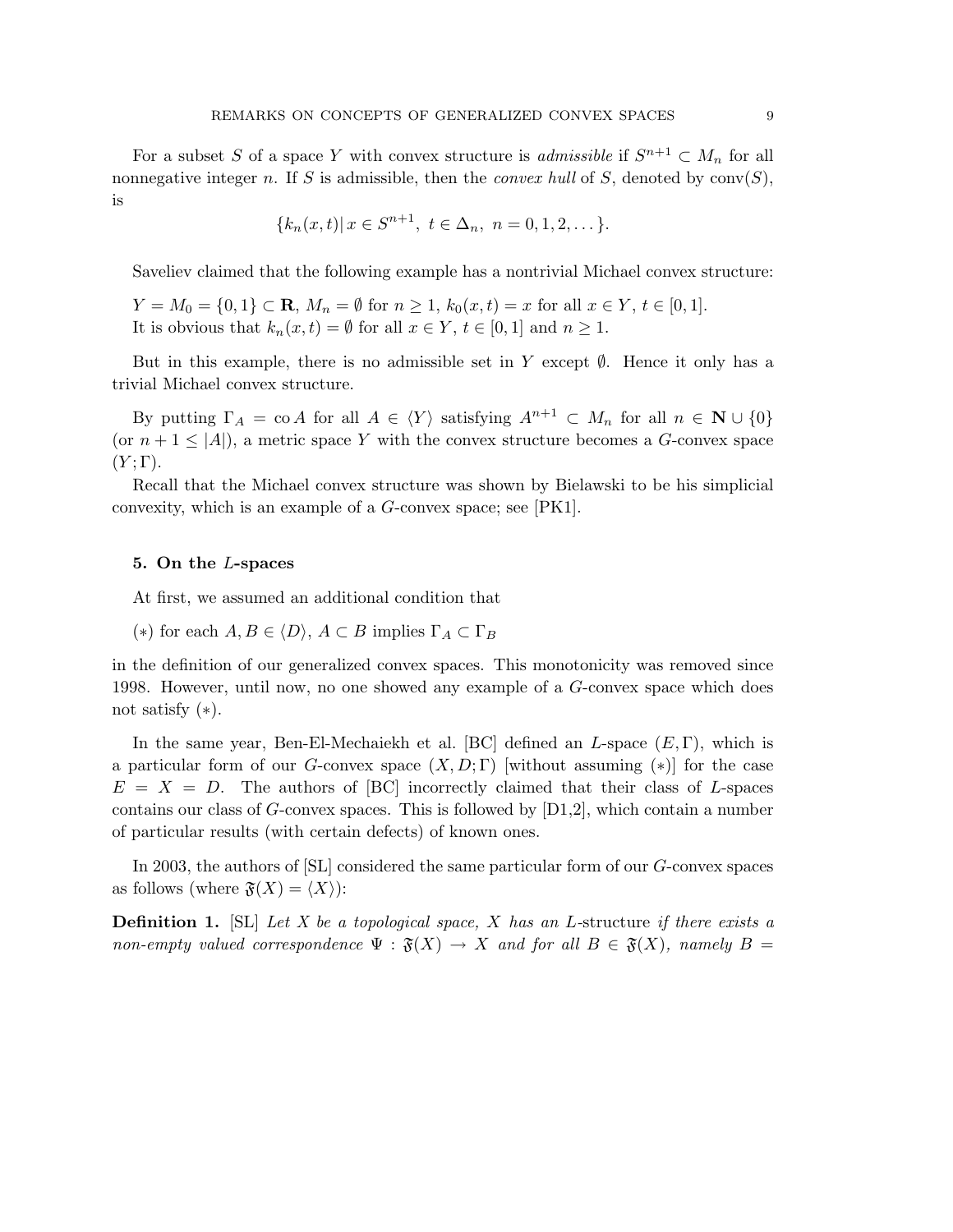$\{b_0, b_1, \cdots, b_n\}$ , there exists a continuous function  $f^B : \Delta_n \to \Psi(B)$  such that for all  $J \subseteq \{0, 1, \cdots, n\}, f^B(\Delta_J) \subseteq \Psi(\{b_i : i \in J\})$ . The pair  $(X, \Psi)$  is called an L-space.

From now on, in this section, we follow [SL]:

**Definition 2.** [SL] Let X and Y be topological spaces such that X has an L-structure defined by  $\Psi : \mathfrak{F}(X) \to X$  and by  $f^B : \Delta_n \to \Psi(B)$  for each  $B \in \mathfrak{F}(X)$ . A correspondence  $\Gamma : Y \to X$  is said to be a generalized KKM-correspondence, if for all  $\{y_0, y_1, \dots, y_n\} \in \mathfrak{F}(Y)$ , there exists a subset  $B = \{x_0, x_1, \dots, x_n\} \in \mathfrak{F}(X)$ , such that for all  $J \subseteq \{0, 1, \dots, n\}$ , it is satisfied that  $f^B(\Delta_J) \subseteq \bigcup_{j \in J} \Gamma(y_j)$ .

Note that a generalized KKM-correspondence becomes simply our KKM by putting  $D := Y$  and, for any  $A \in \langle D \rangle$ , by defining  $\phi_A(\Delta_{|A|-1}) := f^B(\Delta_{|B|-1})$  and  $\Gamma_A := \Psi(B)$ for  $B \in \langle X \rangle$  corresponding to A.

**Definition 3.** [SL] (Transfer closedness) Let X and Y be topological spaces. A correspondence  $\Phi: Y \to X$  is said to be transfer closed-valued on Y if for every  $y \in Y$  and  $x \in X$ , if  $x \notin \Phi(y)$  then there exists  $y' \in Y$  such that  $x \notin cl[\Phi(y')]$ .

**Theorem 1.** [SL] Let X and Y be topological spaces and  $\Gamma: Y \to X$  a transfer closedvalued correspondence on Y such that there exists  $y^* \in Y$  with  $cl[\Gamma(y^*)]$  compact. Then, there exists an L-structure on X such that  $\Gamma$  is a generalized KKM-correspondence if and only if  $\bigcap_{y\in Y} \Gamma(y) \neq \emptyset$ .

Note that  $\Phi: Y \multimap X$  is transfer-closed means simply

$$
\bigcap_{y \in Y} \overline{\Phi(y)} = \bigcap_{y \in Y} \Phi(y)
$$

Note also that the necessity part follows simply from Theorem  $A'$ ; see [P7, PL]. The sufficiency part is rather trivial and given in [SL] as follows:

"Conversely, if we assume that  $\bigcap_{y\in Y} \Gamma(y) \neq \emptyset$ , then we can take  $x^* \in \bigcap$  $y \in Y$   $\Gamma(y)$  and define an L-structure on X as follows:  $\Psi : \mathfrak{F}(X) \to X$  is given by the constant function  $\Psi(B) = x^*$  for all  $B = \{b_0, b_1, \dots, b_n\} \in \mathfrak{F}(X)$ , and function  $f^B : \Delta_n \to \Psi(B)$  is defined as  $f^{B}(\lambda) = x^*$  for all  $\lambda \in \Delta_n$ . Then it is easy to verify that, with this L-structure,  $\Gamma$  is a generalized KKM-correspondence."

Recall that several generalizations of Theorem 1 [SL] have already appeared in [PL].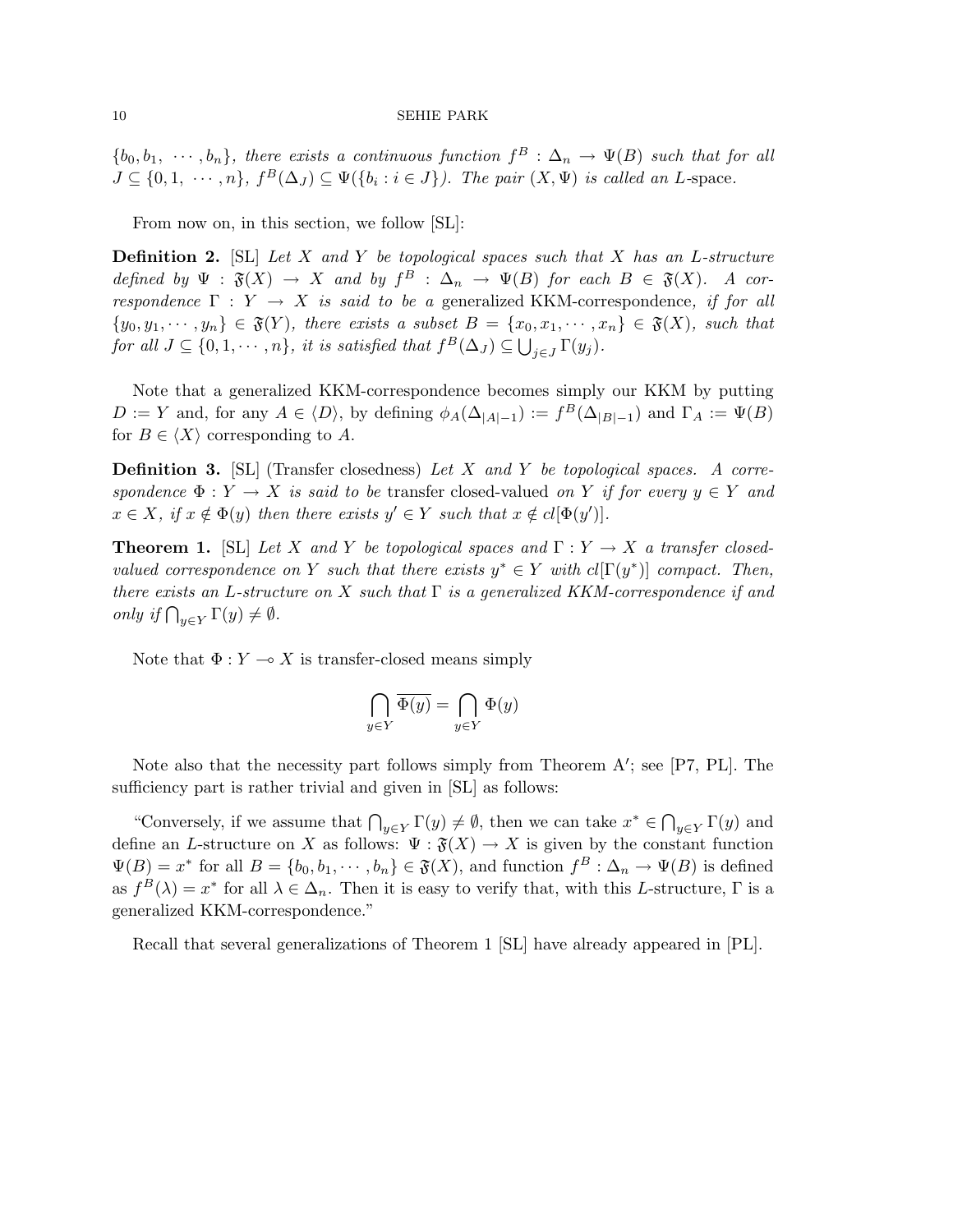## 6. Generalized  $R$ -KKM maps

Recently, in [DX], the following definition appears:

**Definition 2.1** [DX] Let X be a nonempty set and Y be a topological space.  $T$ :  $X \to 2^Y$  is said to be generalized relatively KKM (R-KKM) mapping if for any  $N =$  ${x_0, x_1, \dots, x_n} \in \langle X \rangle$ , there exists a continuous mapping  $\phi_N : \Delta_n \to Y$  such that, for each  $e_{i_0}, e_{i_1}, \cdots, e_{i_k},$ 

$$
\phi_N(\Delta_k) \subset \bigcup_{j=0}^k Tx_{i_j},
$$

where  $\Delta_k$  is a standard k-simplex of  $\Delta_n$  with vertices  $e_{i_0}, e_{i_1}, \cdots, e_{i_k}$ .

The authors claim that their definition unifies and extends a lot of similar definitions due to other authors. However, note that  $(Y, N; \Gamma)$  is a G-convex space where  $\Gamma(J)$  =  $\phi_N(\Delta_J)$  for  $J \subset N$  and that  $T : N \to Y$  becomes simply a KKM map.

The following is the key result in [DX] with almost one page proof:

**Theorem 3.1.** [DX] Let X be a nonempty set and Y be a topological space. Let  $T : X \to Y$  $2^Y$  be a set-valued mapping such that  $T(x)$  is nonempty and compactly closed in Y for each  $x \in X$ .

(i) If T is a generalized R-KKM mapping, then for each  $N = \{x_0, x_1, \dots, x_n\} \in \langle X \rangle$ ,

$$
\phi_N(\Delta_n) \cap \left(\bigcap_{x \in N} Tx\right) \neq \emptyset,
$$

where  $\phi_N$  is the continuous mapping in touch with N in definition of a generalized R-KKM mapping.

(ii) If the family  $\{T(x): x \in X\}$  has finite intersection property, then T is a generalized R-KKM mapping.

Note that (i) is a simple consequence of our Theorem A and (ii) is a simple observation as we remarked for Theorem 1 [SL].

We give a simple transparent proof as follows:

*Proof.* Switch the topology of Y to its compactly generated extension. Then we can eliminate 'compactly'.

(i) For each vertex  $e_i$  of  $\Delta_n$ , we have  $\phi_N(e_i) \in Tx_i$  for  $0 \leq i \leq n$ . Then  $e_i \mapsto \phi_N^{-1}Tx_i$ is a closed-valued map such that  $\Delta_k = \text{co}\{e_{i_0}, e_{i_1}, \dots, e_{i_k}\} \subset \bigcup_{j=0}^k \phi_N^{-1} Tx_{i_j}$  for each face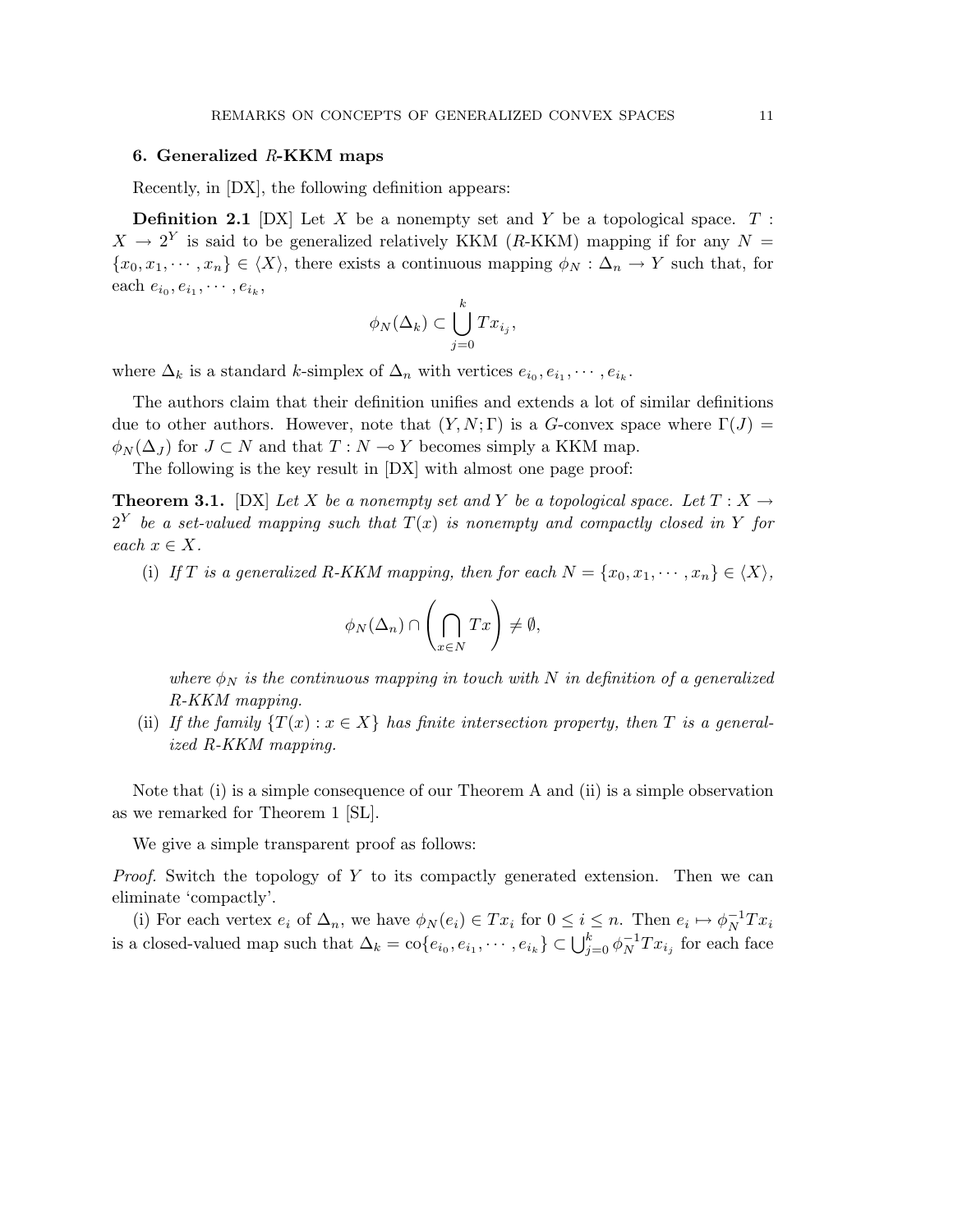$\Delta_k$  of  $\Delta_n$ . Therefore, by the original KKM theorem,  $\Delta_n \supset \bigcap_{i=1}^n$ Therefore, by the original KKM theorem,  $\Delta_n \supset \bigcap_{i=0}^n \phi_N^{-1} Tx_i \neq \emptyset$  and hence  $\Delta_k$  or  $\Delta_n$ . Therefore, by using  $\phi_N(\Delta_n) \cap (\bigcap_{x \in N} Tx) \neq \emptyset$ .

(ii) Just follow the sufficiency part of Theorem 1 [SL] (the " " part in Section 5).

Remark. In [DX], its authors used the partition of unity subordinated to a cover of  $\phi_{N_0}(\Delta_n)$  which should be assumed Hausdorff. They claim that, applying their Theorem 3.1, they obtained new theorems which unify and extend many known results in recent literature. However, theirs are all disguised forms of known results and their applicability is doubtful.

## 7. Generalized KKM maps

Motivated by a large number of recent works on generalized KKM maps, we introduced the following definition in [PL]:

Let  $(X, D, \Gamma)$  be a G-convex space and I a nonempty set. A map  $F: I \to X$  is called a generalized KKM map provided that for each  $N \in \langle I \rangle$ , there exists a function  $\sigma : N \to D$ such that  $\Gamma_{\sigma(M)} \subset F(M)$  for each  $M \in \langle N \rangle$ .

In [PL], a unified account on results for such maps was given; for example, the KKM type theorem, characterizations of such maps, an equilibrium theorem implying minimax inequalities, variational inequalities, and so on.

A little later than [PL], similar results appeared in [D], which has trivial defects in certain aspects.

More recently, in [F], its author introduced variants of several concepts in the KKM theory on generalized convex spaces as follows:

For a G-convex space  $(X, D; \Gamma)$ , a multimap  $F: D \to 2^X$  is called a  $\Phi$ -KKM map if, for each  $A \in \langle D \rangle$ , we have

$$
\phi_A(\Delta_{|A|-1}) \subset F(A).
$$

Similarly, for a nonempty set Y, a *generalized*  $\Phi$ -KKM map  $F: Y \to 2^X$  is defined.

Moreover, F is called *finitely G-closed* (resp. open) if for every finite subset B of D and  $y \in Y$ ,  $F(y) \cap G$ -co B is closed (resp. open) in

$$
G\text{-co }B := \bigcap \{ A \subset X : A \text{ is a } \Gamma\text{-convex subset of } X \text{ containing } B \}.
$$

Further, F is called *finitely*  $\Phi$ -closed (resp, open) if for every finite subset B of D with  $|B| = n + 1$  and  $y \in Y$ ,  $F(y) \cap \phi_B(\Delta_n)$  is closed (resp, open) in  $\phi_B(\Delta_n)$ .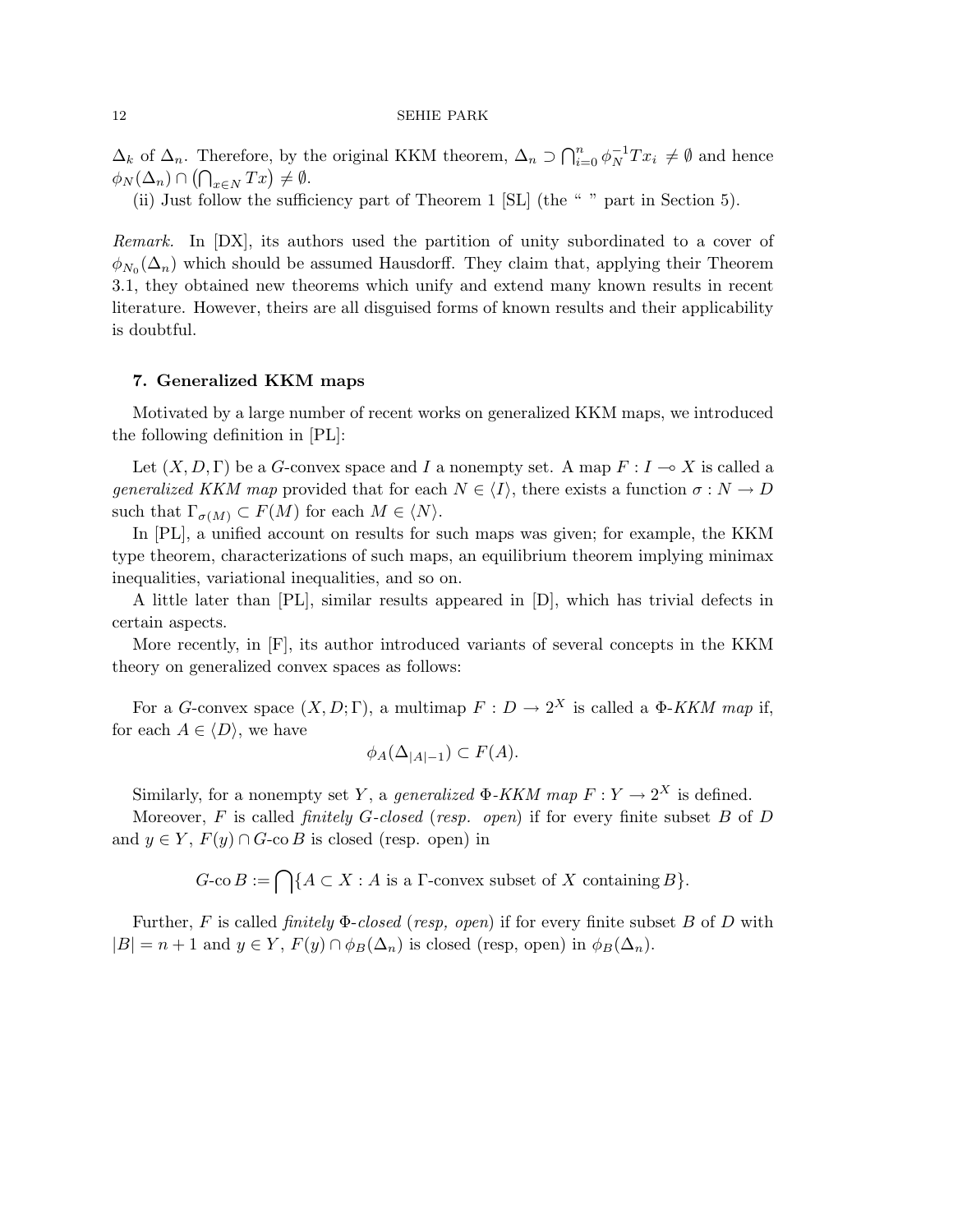The author of  $[F]$  claims that these notions generalize that F has closed (resp, open) values.

Let a G-convex space  $(X, D; \Gamma)$ , a Hausdorff space Y, and a multimap  $F: X \to 2^Y$ be given. A multimap  $G: X \to 2^Y$  is called a  $F\Phi$ -KKM map if for any finite subset A of D, we have  $F \phi_A(\Delta_{|A|-1}) \subseteq G(A)$ . A multimap  $G: D \to 2^Y$  is called a *generalized*  $F\Phi$ -KKM map if for any subset  $A = \{x_0, \ldots, x_n\}$  of D, there exists a finite subset  $B = \{y_0, \ldots, y_n\}$  of D, not necessarily all different, such that: for each  $\{i_0, \ldots, i_j\}$  we  $D = \{y_0, \ldots, y_n\}$  or<br>have  $F \phi_B(\Delta_J) \subseteq \bigcup_k^j$  $\sum_{k=0}^{j} G(x_{i_k})$ . G is called finitely  $F\phi$ -closed (resp. open) valued if for any finite subset  $A = \{x_0, \ldots, x_n\} \subseteq D$  and each  $x \in D$ , the set  $G(x) \cap F\phi_A(\Delta_n)$  is closed (resp. open) in  $F\phi_A(\Delta_n)$ 

Let Y be a topological space. A map  $F: X \to 2^Y$  is said to have the generalized  $\Phi$ -KKM property if, for any map  $G: D \to 2^Y$  with compactly closed values which is a generalized F $\Phi$ -KKM map the class  $\{G(x) : x \in D\}$  has the finite intersection property. We denote

 $\mathfrak{K}(X,Y) := \{F : X \to 2^Y \mid F \text{ has the generalized } \Phi\text{-KKM property}\}.$ 

The following are typical examples of results in [F]:

**Theorem 4.5.1.** [F] Let  $(X, D; \Gamma)$  be a G-convex space,  $S: D \to 2^Y, T: X \to 2^Y,$  and  $F \in \mathfrak{K}(X,Y)$ . Suppose that.

- (1) S has compactly open values,
- (2) for each  $y \in F(X)$ , any finite subset  $A = \{x_0, \ldots, x_n\} \subseteq S^-(y)$  and any subset  $J \subseteq A \cap S^-(y)$ , we have  $\phi_A(\Delta_J) \subseteq T^-(y)$ ,
- (3)  $clF(X) \subseteq S(M)$  for some finite subset M of D.

Then F and T have a coincidence point  $x_0 \in X$ ; that is,  $F(x_0) \cap T(x_0) \neq \emptyset$ .

**Theorem 4.5.5.** [F] Let  $(X, D; \Gamma)$  be a G-convex space,  $S: D \to 2^X, T: X \to 2^X$  two multimaps satisfying

- (1) S is finitely  $\Phi$ -closed (resp. open) values,
- (2)  $X = S(M)$  for some finite subset M of D,
- (3) for each  $x \in X$ , any finite subset  $A \subseteq D$  and any subset  $J \subseteq A \cap S^{-1}(x)$ , we have  $\phi_A(\Delta_J) \subseteq T^-(x)$ .

Then T has a fixed point.

These two results are comparable to (a form of) Theorem  $D'$  and Theorem B, respectively. We reserve any comments on [F], since every reader would have some comments to the new notions and the above results in [F].